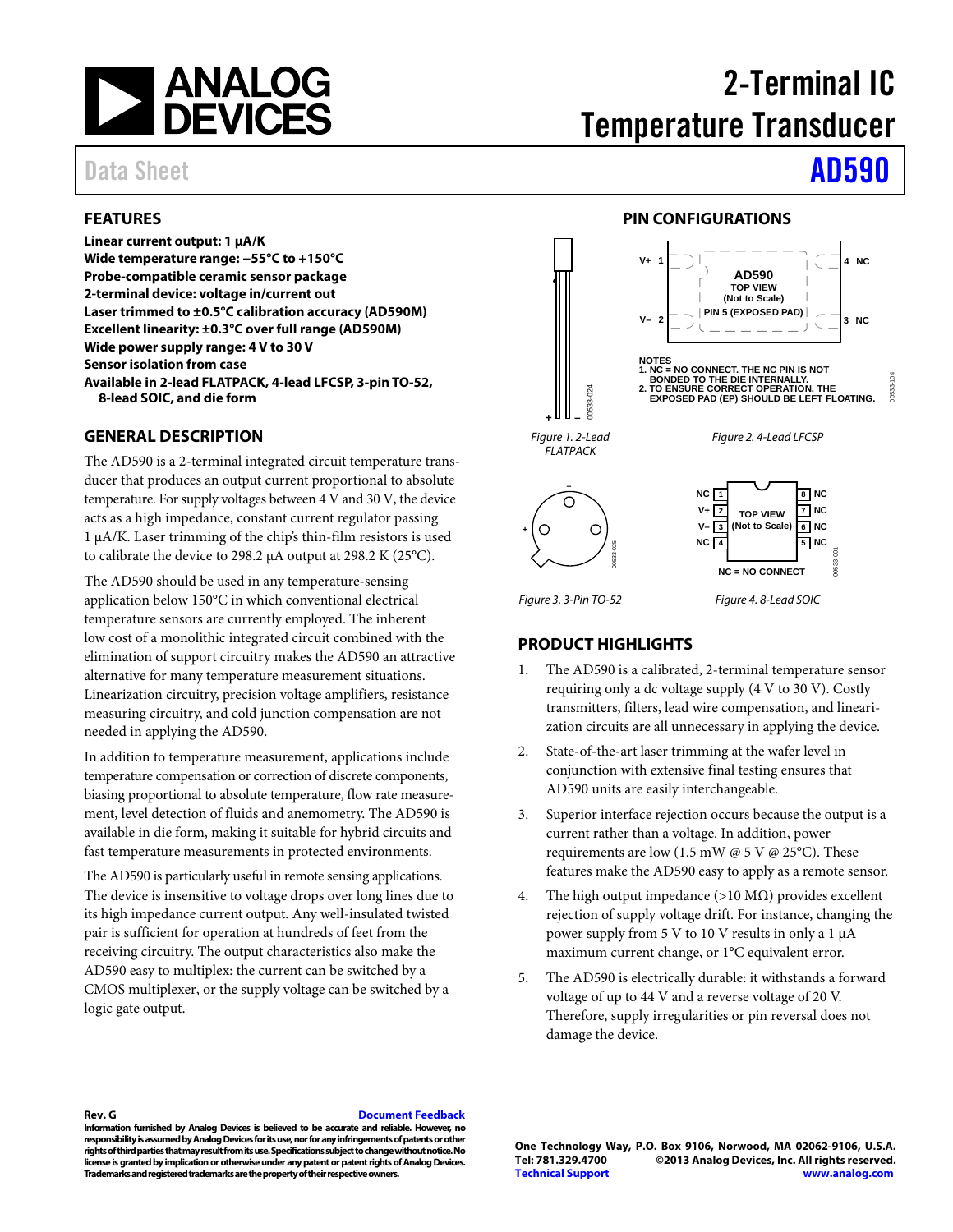# TABLE OF CONTENTS

#### <span id="page-1-0"></span>**REVISION HISTORY**

| Error vs. Temperature: Calibration Error Trimmed Out7 |  |
|-------------------------------------------------------|--|
|                                                       |  |
|                                                       |  |
|                                                       |  |
|                                                       |  |
|                                                       |  |
|                                                       |  |
|                                                       |  |

| Deleted Figure 22; Renumbered Sequentially 11 |  |
|-----------------------------------------------|--|
|                                               |  |
|                                               |  |
|                                               |  |
|                                               |  |
|                                               |  |
| $9/09$ —Rev. D to Rev. E                      |  |
|                                               |  |
|                                               |  |
|                                               |  |
| $1/06$ —Rev. C to Rev. D                      |  |
|                                               |  |
|                                               |  |
| $9/03$ —Rev. B to Rev. C                      |  |
|                                               |  |
|                                               |  |
|                                               |  |
|                                               |  |
|                                               |  |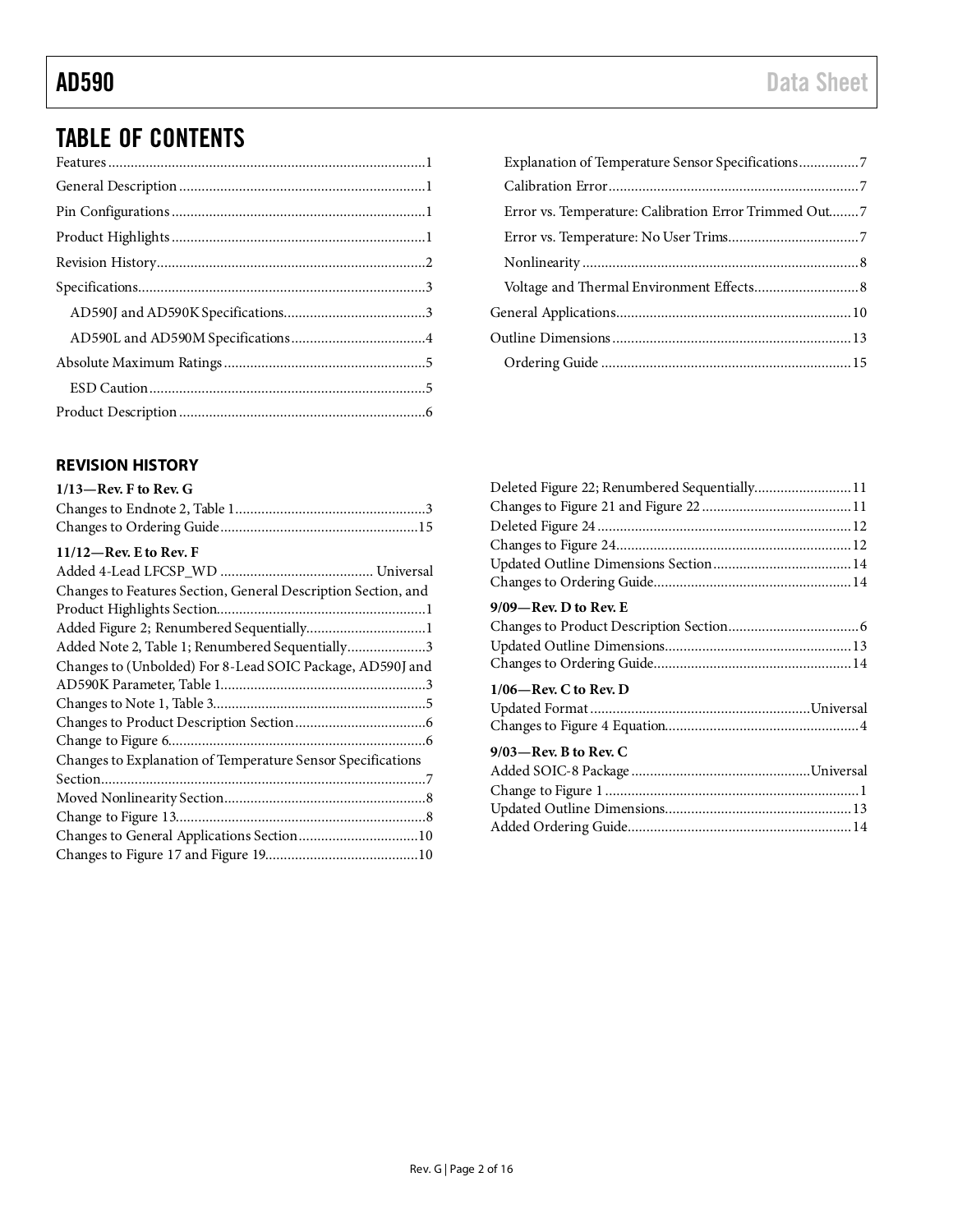### <span id="page-2-1"></span><span id="page-2-0"></span>**AD590J AND AD590K SPECIFICATIONS**

25 $\rm ^oC$  and V<sub>s</sub> = 5 V, unless otherwise noted.<sup>1</sup>

**Table 1.** 

|                                                                    | AD590J <sup>2</sup> |                  | <b>AD590K</b> |     |            |            |                 |
|--------------------------------------------------------------------|---------------------|------------------|---------------|-----|------------|------------|-----------------|
| <b>Parameter</b>                                                   | Min                 | <b>Typ</b>       | <b>Max</b>    | Min | <b>Typ</b> | <b>Max</b> | <b>Unit</b>     |
| POWER SUPPLY                                                       |                     |                  |               |     |            |            |                 |
| Operating Voltage Range                                            | 4                   |                  | 30            | 4   |            | 30         | $\vee$          |
| OUTPUT                                                             |                     |                  |               |     |            |            |                 |
| Nominal Current Output @ 25°C (298.2K)                             |                     | 298.2            |               |     | 298.2      |            | μA              |
| Nominal Temperature Coefficient                                    |                     |                  |               |     |            |            | $\mu A/K$       |
| Calibration Error @ 25°C                                           |                     |                  | ±5.0          |     |            | ±2.5       | °C              |
| Absolute Error (Over Rated Performance Temperature Range)          |                     |                  |               |     |            |            |                 |
| Without External Calibration Adjustment                            |                     |                  | ±10           |     |            | ±5.5       | $\circ$ C       |
| With 25°C Calibration Error Set to Zero                            |                     |                  | ±3.0          |     |            | ±2.0       | $\rm ^{\circ}C$ |
| Nonlinearity                                                       |                     |                  |               |     |            |            |                 |
| For TO-52 and FLATPACK Packages                                    |                     |                  | ±1.5          |     |            | ±0.8       | $\circ$ C       |
| For 8-Lead SOIC Package                                            |                     |                  | ±1.5          |     |            | ±1.0       | $\rm ^{\circ}C$ |
| For 4-Lead LFCSP Package                                           |                     |                  | ±1.5          |     |            |            | °C              |
| Repeatability <sup>3</sup>                                         |                     |                  | ±0.1          |     |            | ±0.1       | $\circ$ C       |
| Long-Term Drift <sup>4</sup>                                       |                     |                  | ±0.1          |     |            | ±0.1       | $^{\circ}$ C    |
| <b>Current Noise</b>                                               |                     | 40               |               |     | 40         |            | pA/√Hz          |
| Power Supply Rejection                                             |                     |                  |               |     |            |            |                 |
| $4V \leq V_s \leq 5V$                                              |                     | 0.5              |               |     | 0.5        |            | $\mu A/V$       |
| $5V \leq V_S \leq 15V$                                             |                     | 0.2              |               |     | 0.2        |            | $\mu V/V$       |
| $15 V \le V_5 \le 30 V$                                            |                     | 0.1              |               |     | 0.1        |            | $\mu A/V$       |
| Case Isolation to Either Lead                                      |                     | $10^{10}$        |               |     | $10^{10}$  |            | Ω               |
| <b>Effective Shunt Capacitance</b>                                 |                     | 100              |               |     | 100        |            | pF              |
| Electrical Turn-On Time                                            |                     | 20               |               |     | 20         |            | μs              |
| Reverse Bias Leakage Current (Reverse Voltage = 10 V) <sup>5</sup> |                     | 10 <sup>10</sup> |               |     | 10         |            | рA              |

<sup>1</sup> Specifications shown in **boldface** are tested on all production units at final electrical test. Results from those tests are used to calculate outgoing quality levels. All minimum and maximum specifications are guaranteed, although only those shown in **boldface**are tested on all production units.

<sup>2</sup> The LFCSP package has a reduced operating temperature range of −40°C to +125°C.

<sup>3</sup> Maximum deviation between +25°C readings after temperature cycling between −55°C and +150°C; guaranteed, not tested.

<sup>4</sup> Conditions: constant 5 V, constant 125°C; guaranteed, not tested.

<sup>5</sup> Leakage current doubles every 10°C.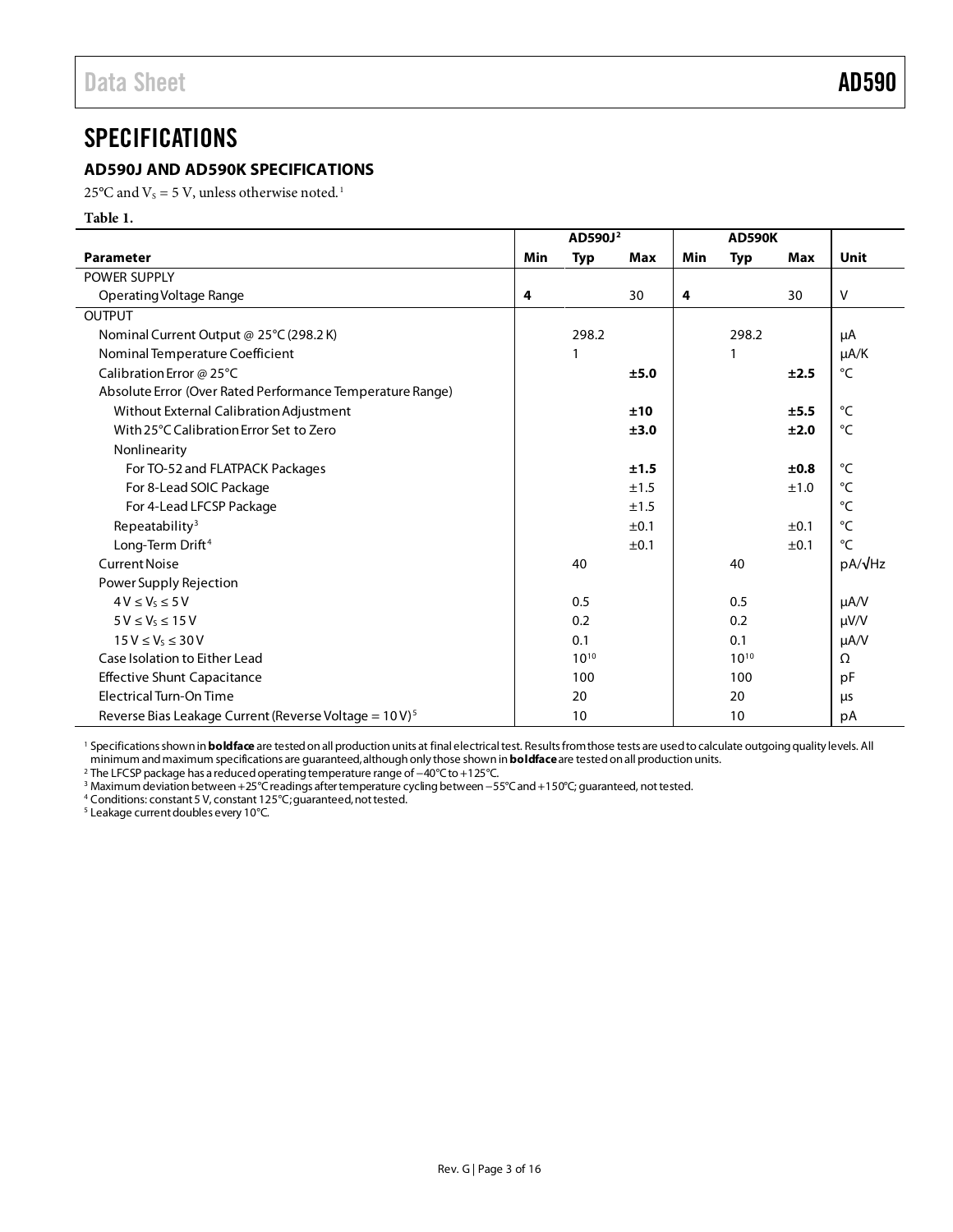#### <span id="page-3-0"></span>**AD590L AND AD590M SPECIFICATIONS**

25 $\rm{^{\circ}C}$  and V<sub>s</sub> = 5 V, unless otherwise noted.<sup>1</sup>

#### **Table 2.**

|                                                                    | <b>AD590L</b> |           | <b>AD590M</b> |     |           |      |                |
|--------------------------------------------------------------------|---------------|-----------|---------------|-----|-----------|------|----------------|
| <b>Parameter</b>                                                   | Min           | Typ       | Max           | Min | Typ       | Max  | <b>Unit</b>    |
| POWER SUPPLY                                                       |               |           |               |     |           |      |                |
| Operating Voltage Range                                            | 4             |           | 30            | 4   |           | 30   | V              |
| <b>OUTPUT</b>                                                      |               |           |               |     |           |      |                |
| Nominal Current Output @ 25°C (298.2 K)                            |               | 298.2     |               |     | 298.2     |      | μA             |
| Nominal Temperature Coefficient                                    |               |           |               |     |           |      | µA/K           |
| Calibration Error @ 25°C                                           |               |           | ±1.0          |     |           | ±0.5 | °C             |
| Absolute Error (Over Rated Performance Temperature Range)          |               |           |               |     |           |      | °C             |
| Without External Calibration Adjustment                            |               |           | ±3.0          |     |           | ±1.7 | $^{\circ}C$    |
| With $\pm$ 25°C Calibration Error Set to Zero                      |               |           | ±1.6          |     |           | ±1.0 | °C             |
| Nonlinearity                                                       |               |           | ±0.4          |     |           | ±0.3 | °C             |
| Repeatability <sup>2</sup>                                         |               |           | ±0.1          |     |           | ±0.1 | °C             |
| Long-Term Drift <sup>3</sup>                                       |               |           | ±0.1          |     |           | ±0.1 | $^{\circ}C$    |
| <b>Current Noise</b>                                               |               | 40        |               |     | 40        |      | $pA/\sqrt{Hz}$ |
| Power Supply Rejection                                             |               |           |               |     |           |      |                |
| $4V \leq V_S \leq 5V$                                              |               | 0.5       |               |     | 0.5       |      | $\mu A/V$      |
| $5 V \leq V_s \leq 15 V$                                           |               | 0.2       |               |     | 0.2       |      | $\mu A/V$      |
| $15V \leq V_S \leq 30V$                                            |               | 0.1       |               |     | 0.1       |      | $\mu A/V$      |
| Case Isolation to Either Lead                                      |               | $10^{10}$ |               |     | $10^{10}$ |      | Ω              |
| <b>Effective Shunt Capacitance</b>                                 |               | 100       |               |     | 100       |      | pF             |
| <b>Electrical Turn-On Time</b>                                     |               | 20        |               |     | 20        |      | μs             |
| Reverse Bias Leakage Current (Reverse Voltage = 10 V) <sup>4</sup> |               | 10        |               |     | 10        |      | рA             |

<sup>1</sup> Specifications shown in **boldface** are tested on all production units at final electrical test. Results from those tests are used to calculate outgoing quality levels. All minimum and maximum specifications are guaranteed, although only those shown in **boldface** are tested on all production units. 2

2 Maximum deviation between +25°C readings after temperature cycling between −55°C and +150°C; guaranteed, not tested.

<sup>3</sup> Conditions: constant 5 V, constant 125°C; guaranteed, not tested.

4 Leakage current doubles every 10°C.



$$
{}^{\circ}F = \left(\frac{9}{5} {}^{\circ}C + 32\right) {}^{\circ}R = {}^{\circ}F + 459.7
$$

Figure 5. Temperature Scale Conversion Equations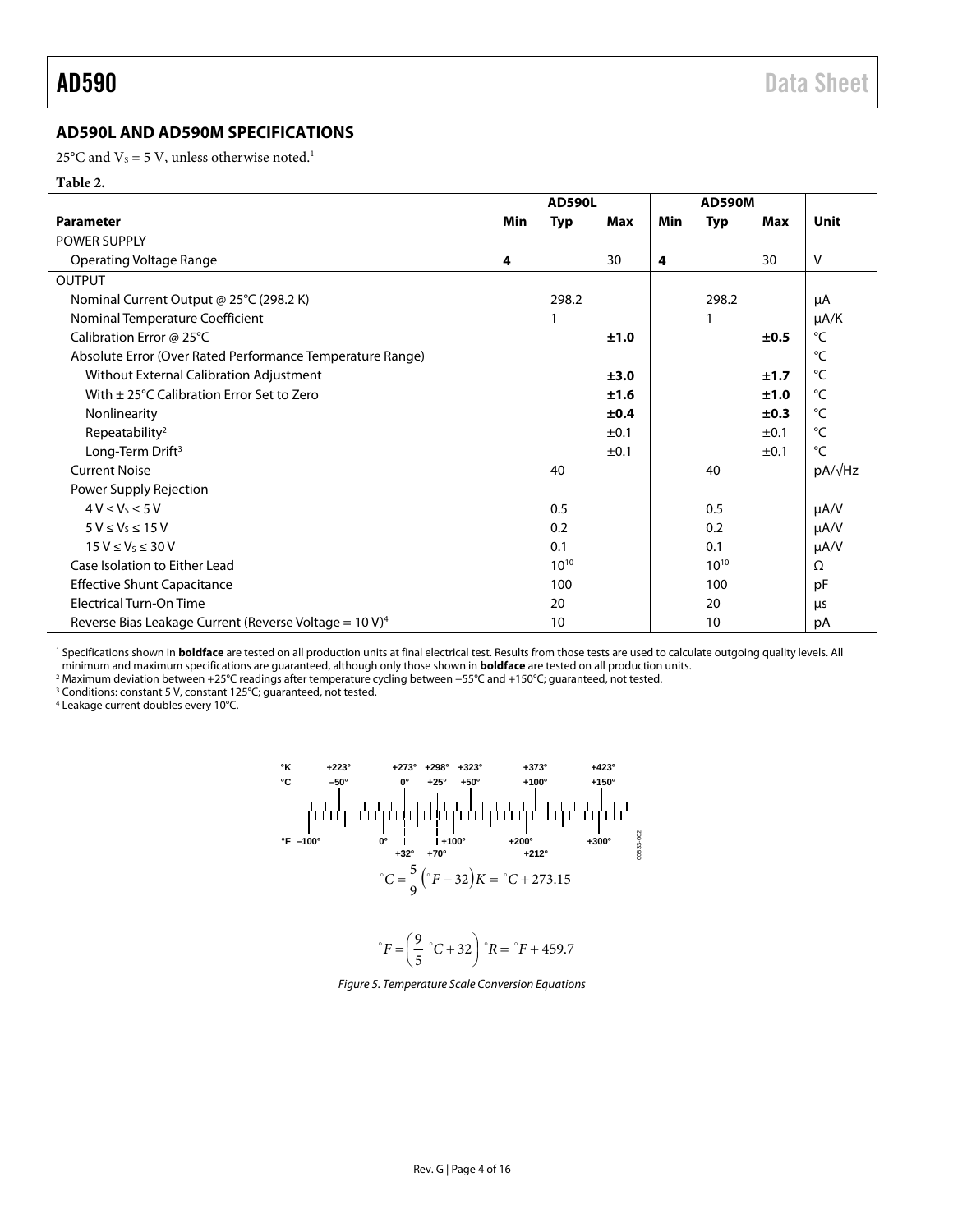#### <span id="page-4-0"></span>**Table 3.**

| <b>Parameter</b>                                 | Rating                               |
|--------------------------------------------------|--------------------------------------|
| Forward Voltage ( $E+$ or $E-$ )                 | 44 V                                 |
| Reverse Voltage ( $E+$ to $E-$ )                 | $-20V$                               |
| Breakdown Voltage (Case E+ or E-)                | ±200V                                |
| Rated Performance Temperature Range <sup>1</sup> | $-55^{\circ}$ C to $+150^{\circ}$ C  |
| Storage Temperature Range <sup>1</sup>           | $-65^{\circ}$ C to +155 $^{\circ}$ C |
| Lead Temperature (Soldering, 10 sec)             | $300^{\circ}$ C                      |

<span id="page-4-2"></span>1 The AD590 was used at −100°C and +200°C for short periods of measurement with no physical damage to the device. However, the absolute errors specified apply to only the rated performance temperature range. Applicable to 2-lead FLATPACK and 3-pin TO-52 packages only.

Stresses above those listed under Absolute Maximum Ratings may cause permanent damage to the device. This is a stress rating only and functional operation of the device at these or any other conditions above those indicated in the operational section of this specification is not implied. Exposure to absolute maximum rating conditions for extended periods may affect device reliability.

#### <span id="page-4-1"></span>**ESD CAUTION**



ESD (electrostatic discharge) sensitive device. Charged devices and circuit boards can discharge without detection. Although this product features patented or proprietary protection circuitry, damage may occur on devices subjected to high energy ESD. Therefore, proper ESD precautions should be taken to avoid performance degradation or loss of functionality.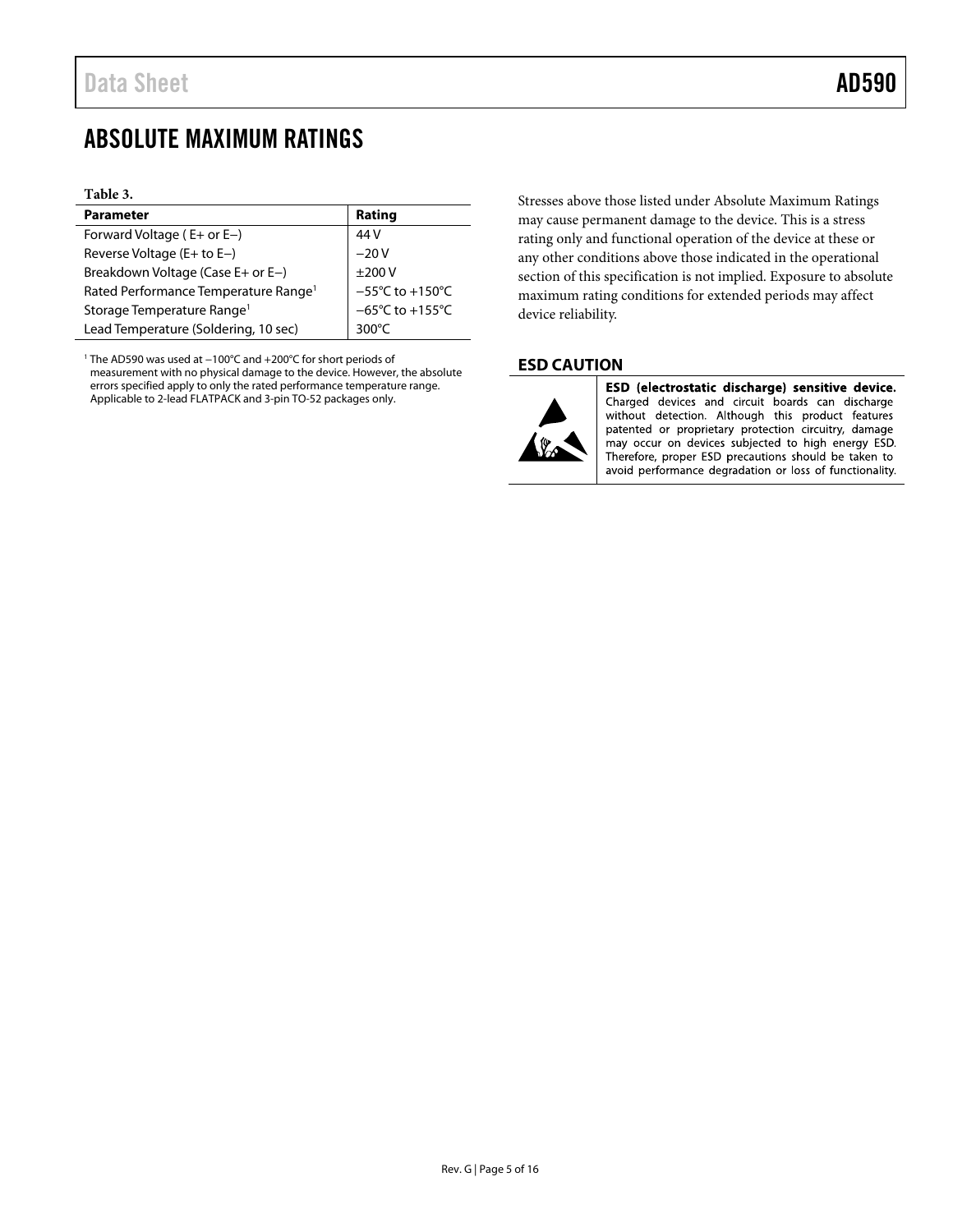# <span id="page-5-0"></span>PRODUCT DESCRIPTION

The AD590 is a 2-terminal temperature-to-voltage transducer. It is available in a variety of accuracy grades and packages. When using the AD590 in die form, the chip substrate must be kept electrically isolated (floating) for correct circuit operation.



The AD590 uses a fundamental property of the silicon transistors from which it is made to realize its temperature proportional characteristic: if two identical transistors are operated at a constant ratio of collector current densities, r, then the difference in their base-emitter voltage is  $(kT/q)(\text{In } r)$ . Because both k (Boltzman's constant) and q (the charge of an electron) are constant, the resulting voltage is directly proportional to absolute temperature (PTAT). (For a more detailed description, see M.P. Timko, "A Two-Terminal IC Temperature Transducer," IEEE J. Solid State Circuits, Vol. SC-11, p. 784-788, Dec. 1976. Understanding the Specifications–AD590.)

In the AD590, this PTAT voltage is converted to a PTAT current by low temperature coefficient thin-film resistors. The total current of the device is then forced to be a multiple of this PTAT current. [Figure 7](#page-5-1) is the schematic diagram of the AD590. In this figure, Q8 and Q11 are the transistors that produce the PTAT voltage. R5 and R6 convert the voltage to current. Q10, whose collector current tracks the collector currents in Q9 and Q11, supplies all the bias and substrate leakage current for the rest of the circuit, forcing the total current to be PTAT. R5 and R6 are laser-trimmed on the wafer to calibrate the device at 25°C.

[Figure 8](#page-5-2) shows the typical V–I characteristic of the circuit at 25°C and the temperature extremes.





<span id="page-5-2"></span><span id="page-5-1"></span>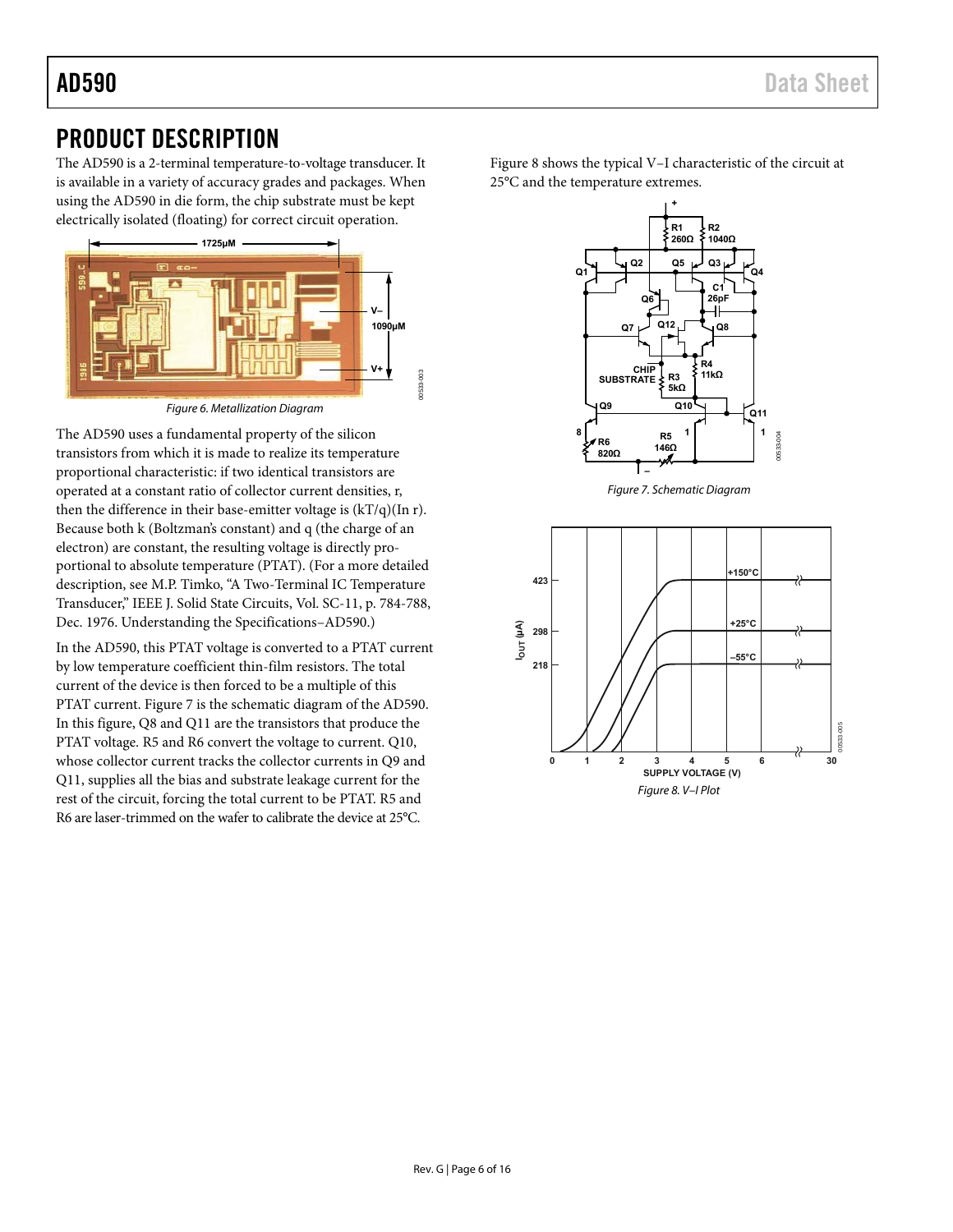#### <span id="page-6-0"></span>**EXPLANATION OF TEMPERATURE SENSOR SPECIFICATIONS**

The way in which the AD590 is specified makes it easy to apply it in a wide variety of applications. It is important to understand the meaning of the various specifications and the effects of the supply voltage and thermal environment on accuracy.

The AD590 is a PTAT current regulator. (Note that  $T (^{\circ}C) =$ T (K) − 273.2. Zero on the Kelvin scale is absolute zero; there is no lower temperature.) That is, the output current is equal to a scale factor times the temperature of the sensor in degrees Kelvin. This scale factor is trimmed to  $1 \mu A/K$  at the factory, by adjusting the indicated temperature (that is, the output current) to agree with the actual temperature. This is done with 5 V across the device at a temperature within a few degrees of 25°C (298.2 K). The device is then packaged and tested for accuracy over temperature.

### <span id="page-6-1"></span>**CALIBRATION ERROR**

At final factory test, the difference between the indicated temperature and the actual temperature is called the calibration error. Since this is a scale factory error, its contribution to the total error of the device is PTAT. For example, the effect of the 1°C specified maximum error of the AD590L varies from 0.73°C at −55°C to 1.42°C at 150°C[. Figure 9 s](#page-6-4)hows how an exaggerated calibration error would vary from the ideal over temperature.



Figure 9. Calibration Error vs. Temperature

<span id="page-6-4"></span>The calibration error is a primary contributor to the maximum total error in all AD590 grades. However, because it is a scale factor error, it is particularly easy to trim[. Figure 10](#page-6-5) shows the most elementary way of accomplishing this.

To trim this circuit, the temperature of the AD590 is measured by a reference temperature sensor and R is trimmed so that  $V_T$  $= 1$  mV/K at that temperature. Note that when this error is trimmed out at one temperature, its effect is zero over the entire

temperature range. In most applications, there is a current-tovoltage conversion resistor (or, as with a current input ADC, a reference) that can be trimmed for scale factor adjustment.



Figure 10. One Temperature Trim

00533-007

#### <span id="page-6-5"></span><span id="page-6-2"></span>**ERROR VS. TEMPERATURE: CALIBRATION ERROR TRIMMED OUT**

Each AD590 is tested for error over the temperature range with the calibration error trimmed out. This specification could also be called the variance from PTAT, because it is the maximum difference between the actual current over temperature and a PTAT multiplication of the actual current at 25°C. This error consists of a slope error and some curvature, mostly at the temperature extremes. [Figure 11 s](#page-6-6)hows a typical AD590K temperature curve before and after calibration error trimming.



Figure 11. Effect to Scale Factor Trim on Accuracy

#### <span id="page-6-6"></span><span id="page-6-3"></span>**ERROR VS. TEMPERATURE: NO USER TRIMS**

Using the AD590 by simply measuring the current, the total error is the variance from PTAT, described above, plus the effect of the calibration error over temperature. For example, the AD590L maximum total error varies from 2.33°C at −55°C to 3.02°C at 150°C. For simplicity, only the large figure is shown on the specification page.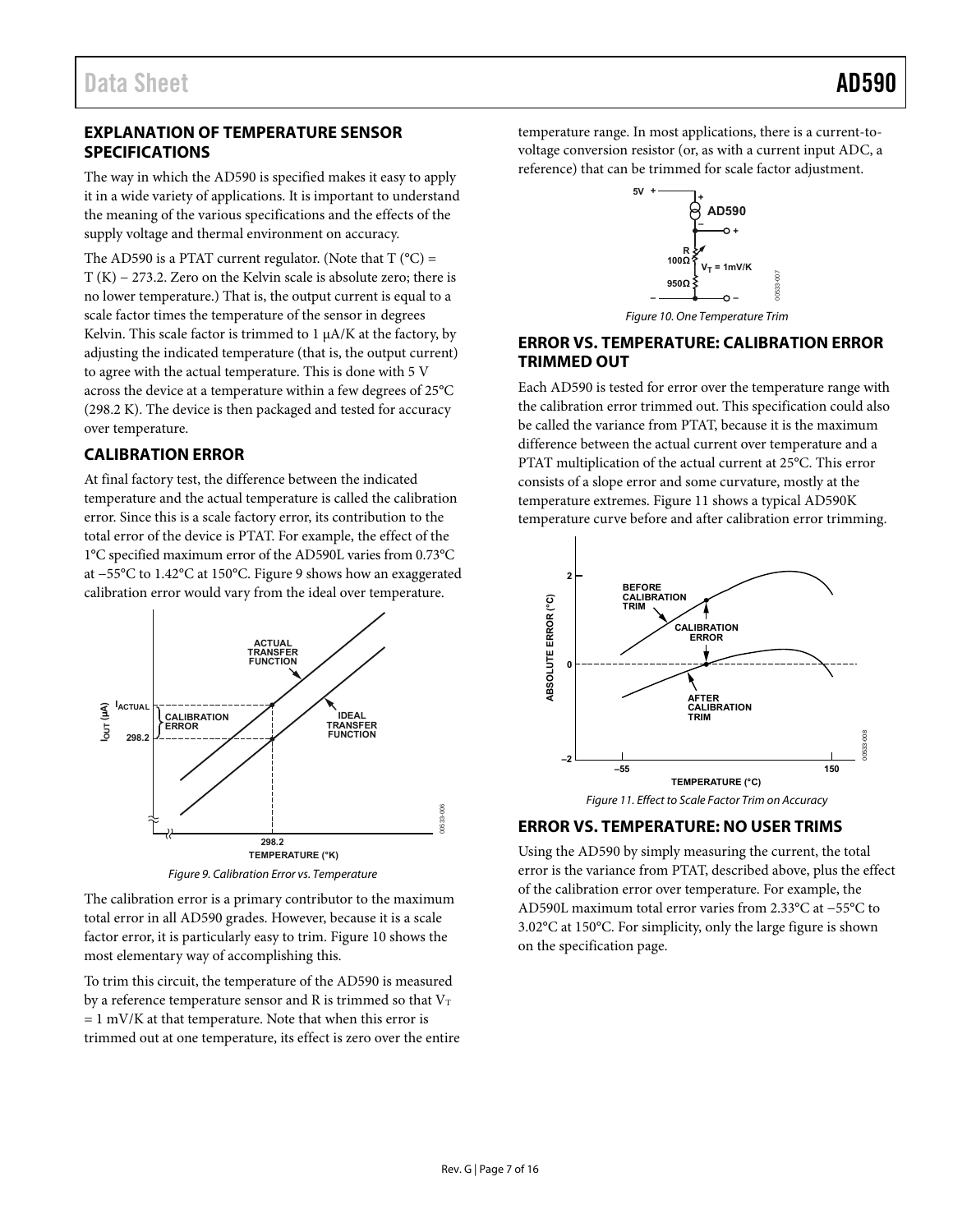#### <span id="page-7-0"></span>**NONLINEARITY**

Nonlinearity as it applies to the AD590 is the maximum deviation of current over temperature from a best-fit straight line. The nonlinearity of the AD590 over the −55°C to +150°C range is superior to all conventional electrical temperature sensors such as thermocouples, RTDs, and thermistors. [Figure 12](#page-7-2)  shows the nonlinearity of the typical AD590K fro[m Figure 11.](#page-6-6) 



<span id="page-7-2"></span>[Figure 13 s](#page-7-3)hows a circuit in which the nonlinearity is the major contributor to error over temperature. The circuit is trimmed by adjusting R1 for a 0 V output with the AD590 at 0°C. R2 is then adjusted for 10 V output with the sensor at 100°C. Other pairs of temperatures can be used with this procedure as long as they are measured accurately by a reference sensor. Note that for 15 V output (150 $^{\circ}$ C), the V + of the op amp must be greater than 17 V. Also, note that V− should be at least −4 V; if V− is ground, there is no voltage applied across the device.

<span id="page-7-3"></span>



#### <span id="page-7-5"></span><span id="page-7-1"></span>**VOLTAGE AND THERMAL ENVIRONMENT EFFECTS**

The power supply rejection specifications show the maximum expected change in output current vs. input voltage changes. The insensitivity of the output to input voltage allows the use of unregulated supplies. It also means that hundreds of ohms of resistance (such as a CMOS multiplexer) can be tolerated in series with the device.

It is important to note that using a supply voltage other than 5 V does not change the PTAT nature of the AD590. In other words, this change is equivalent to a calibration error and can be removed by the scale factor trim (se[e Figure 11\)](#page-6-6).

The AD590 specifications are guaranteed for use in a low thermal resistance environment with 5 V across the sensor. Large changes in the thermal resistance of the sensor's environment change the amount of self-heating and result in changes in the output, which are predictable but not necessarily desirable.

The thermal environment in which the AD590 is used determines two important characteristics: the effect of selfheating and the response of the sensor with time[. Figure 15 i](#page-7-4)s a model of the AD590 that demonstrates these characteristics.

<span id="page-7-4"></span>

Figure 15. Thermal Circuit Model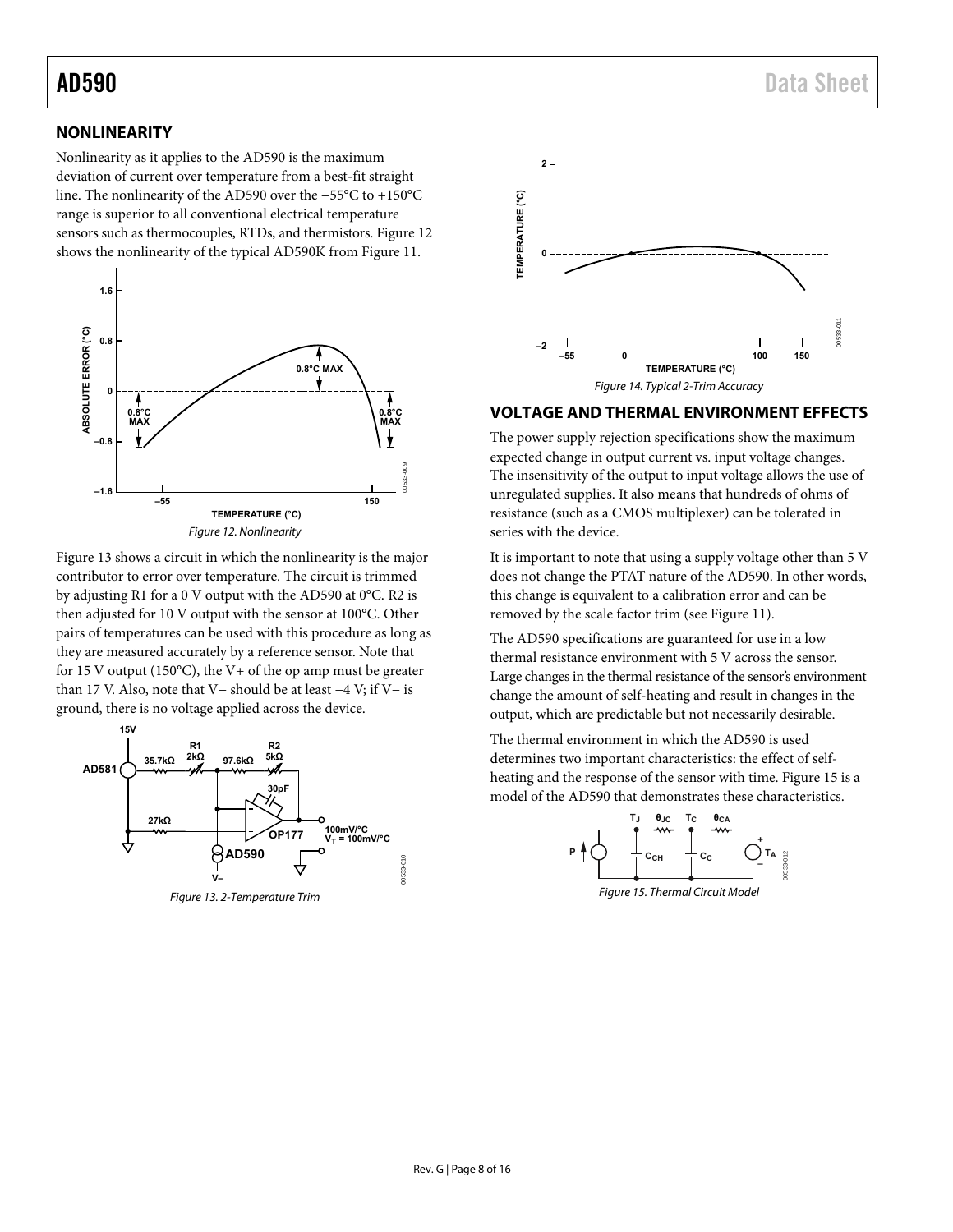As an example, for the TO-52 package,  $\theta_{\text{JC}}$  is the thermal resistance between the chip and the case, about 26°C/W.  $\theta_{CA}$  is the thermal resistance between the case and the surroundings and is determined by the characteristics of the thermal connection. Power source P represents the power dissipated on the chip. The rise of the junction temperature,  $T<sub>1</sub>$ , above the ambient temperature,  $T_A$ , is

$$
T_J - T_A = P(\theta_{\text{JC}} + \theta_{\text{CA}}) \tag{1}
$$

[Table 4](#page-8-0) gives the sum of  $\theta_{\text{JC}}$  and  $\theta_{\text{CA}}$  for several common thermal media for both the H and F packages. The heat sink used was a common clip-on. Using Equation 1, the temperature rise of an AD590 H package in a stirred bath at 25°C, when driven with a 5 V supply, is 0.06°C. However, for the same conditions in still air, the temperature rise is 0.72°C. For a given supply voltage, the temperature rise varies with the current and is PTAT. Therefore, if an application circuit is trimmed with the sensor in the same thermal environment in which it is used, the scale factor trim compensates for this effect over the entire temperature range.

#### <span id="page-8-0"></span>**Table 4. Thermal Resistance**

|                          | $\theta$ <sub>IC</sub> + $\theta$ <sub>CA</sub><br>(°C/Watt) |     |      | $\tau$ (sec) <sup>1</sup> |  |
|--------------------------|--------------------------------------------------------------|-----|------|---------------------------|--|
| <b>Medium</b>            | н                                                            | F   | н    | F                         |  |
| Aluminum Block           | 30                                                           | 10  | 0.6  | 0.1                       |  |
| Stirred Oil <sup>2</sup> | 42                                                           | 60  | 1.4  | 0.6                       |  |
| Moving $Air3$            |                                                              |     |      |                           |  |
| With Heat Sink           | 45                                                           |     | 5.0  |                           |  |
| <b>Without Heat Sink</b> | 115                                                          | 190 | 13.5 | 10.0                      |  |
| Still Air                |                                                              |     |      |                           |  |
| With Heat Sink           | 191                                                          |     | 108  |                           |  |
| <b>Without Heat Sink</b> | 480                                                          | 650 | 60   | 30                        |  |

 $1$ <sub>T</sub> is dependent upon velocity of oil; average of several velocities listed above. <sup>2</sup> Air velocity @ 9 ft/sec.

<sup>3</sup>The time constant is defined as the time required to reach 63.2% of an instantaneous temperature change.

The time response of the AD590 to a step change in temperature is determined by the thermal resistances and the thermal capacities of the chip,  $C_{\text{CH}}$ , and the case,  $C_{\text{C}}$ .  $C_{\text{CH}}$  is about 0.04 Ws/ $\rm ^{o}C$  for the AD590.  $C_{C}$  varies with the measured medium, because it includes anything that is in direct thermal contact with the case. The single time constant exponential curve o[f Figure 16](#page-8-1) is usually sufficient to describe the time response, T (t)[. Table 4 s](#page-8-0)hows the effective time constant, τ, for several media.



<span id="page-8-1"></span>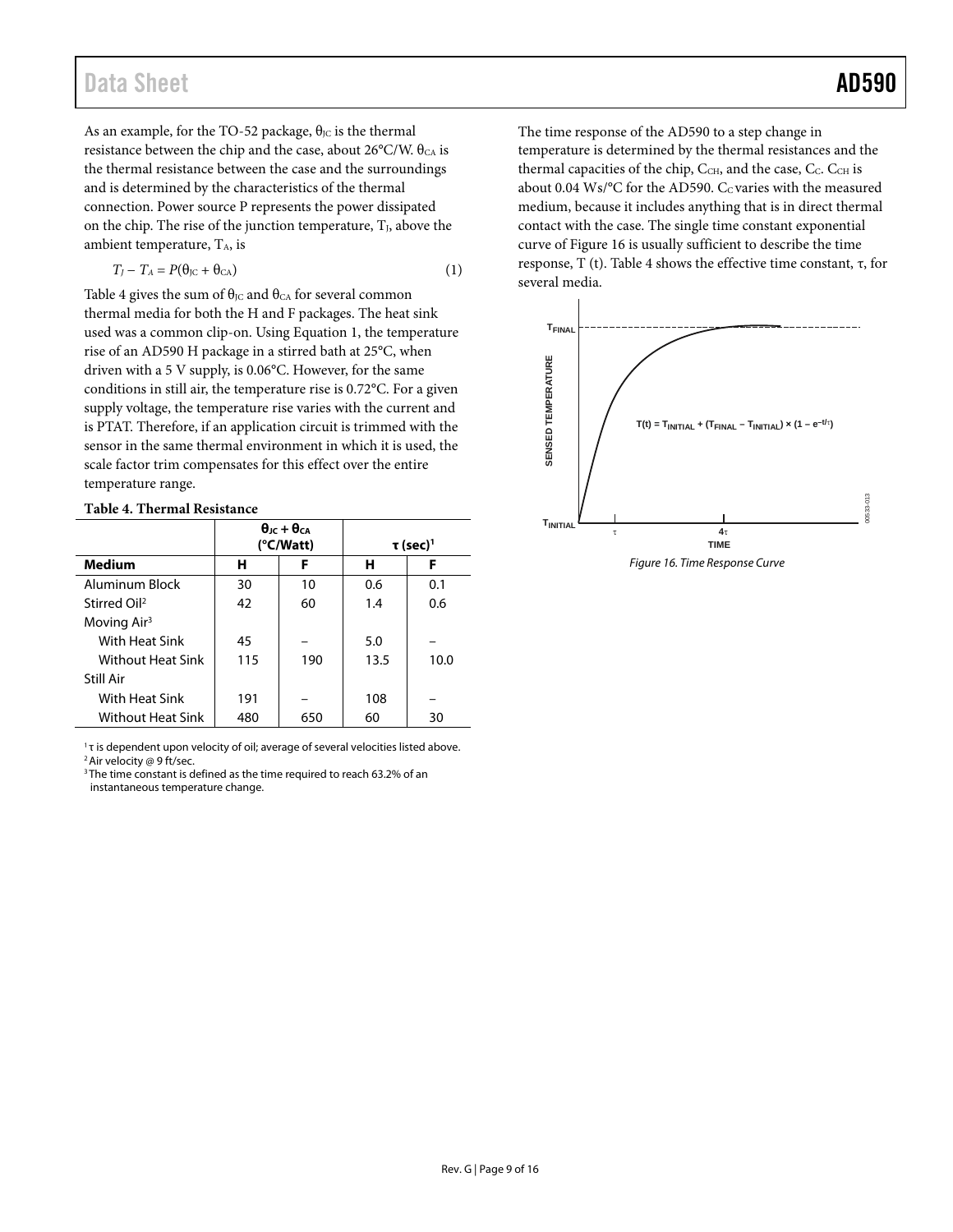## <span id="page-9-0"></span>GENERAL APPLICATIONS

[Figure 17](#page-9-1) shows a typical use of the AD590 in a remote temperature sensing application. The AD590 is used as a thermometer circuit that measures temperature from −55°C to +150°C, with an output voltage of 1 mV/°K. Because the AD590 measures absolute temperature (its nominal output is 1 mA/K), the output must be offset by 273.2 mA to read out in degrees Celsius.





<span id="page-9-1"></span>Connecting several AD590 units in series, as shown i[n Figure 18,](#page-9-2) allows the minimum of all the sensed temperatures to be indicated. In contrast, using the sensors in parallel yields the average of the sensed temperatures.



<span id="page-9-2"></span>The circuit i[n Figure 19](#page-9-3) demonstrates one method by which differential temperature measurements can be made. R1 and R2 can be used to trim the output of the op amp to indicate a desired temperature difference. For example, the inherent offset between the two devices can be trimmed in. If V+ and V− are radically different, then the difference in internal dissipation causes a differential internal temperature rise. This effect can be used to measure the ambient thermal resistance seen by the sensors in applications such as fluid-level detectors or anemometry.





<span id="page-9-3"></span>[Figure 20](#page-9-4) is an example of a cold junction compensation circuit for a Type J thermocouple using the AD590 to monitor the reference junction temperature. This circuit replaces an ice-bath as the thermocouple reference for ambient temperatures between 15°C and 35°C. The circuit is calibrated by adjusting  $R_T$ for a proper meter reading with the measuring junction at a known reference temperature and the circuit near 25°C. Using components with the TCs as specified i[n Figure 20,](#page-9-4) compensation accuracy is within ±0.5°C for circuit temperatures between 15°C and 35°C. Other thermocouple types can be accommodated with different resistor values. Note that the TCs of the voltage reference and the resistors are the primary contributors to error.



<span id="page-9-4"></span>*Figure 20. Cold Junction Compensation Circuit for Type J Thermocouple*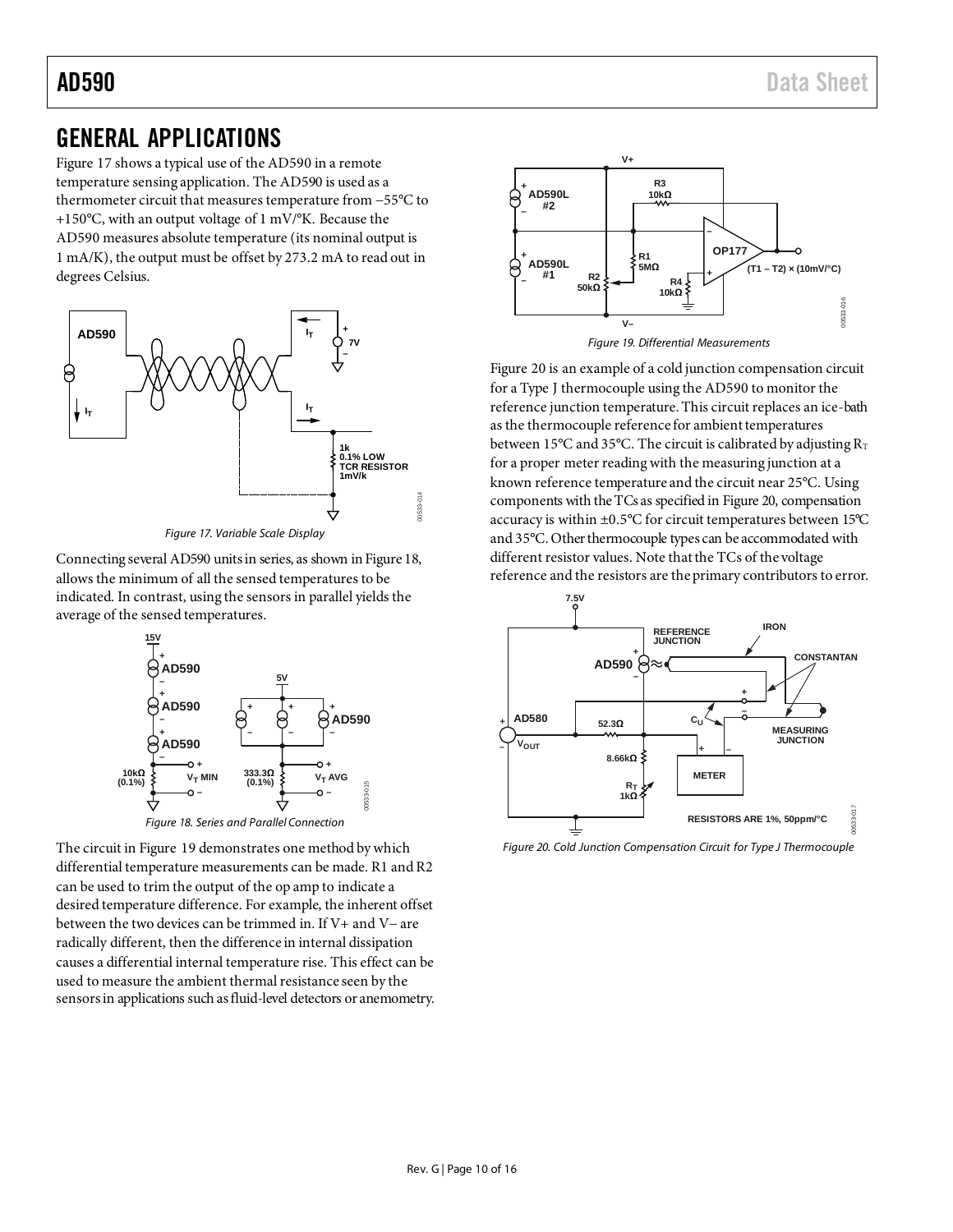## Data Sheet **AD590**

[Figure 21](#page-10-0) is an example of a current transmitter designed to be used with 40 V, 1 kΩ systems; it uses its full current range of 4 to 20 mA for a narrow span of measured temperatures. In this example, the 1 µA/K output of the AD590 is amplified to 1 mA/°C and offset so that 4 mA is equivalent to 17°C and 20 mA is equivalent to 33 $^{\circ}$ C. R<sub>T</sub> is trimmed for proper reading at an intermediate reference temperature. With a suitable choice of resistors, any temperature range within the operating limits of the AD590 can be chosen.



*Figure 21. 4 to 20 mA Current Transmitter*

<span id="page-10-0"></span>[Figure 22](#page-10-1) is an example of a variable temperature control circuit (thermostat) using the AD590.  $R_H$  and  $R_L$  are selected to set the high and low limits for RSET. RSET could be a simple pot, a calibrated multiturn pot, or a switched resistive divider. Powering the AD590 from the 10 V reference isolates the AD590 from supply variations while maintaining a reasonable voltage  $(\sim 7 \text{ V})$ across it. Capacitor C1 is often needed to filter extraneous noise from remote sensors.  $R_B$  is determined by the  $\beta$  of the power transistor and the current requirements of the load.



*Figure 22. Simple Temperature Control Circuit*

<span id="page-10-1"></span>The voltage compliance and the reverse blocking characteristic of the AD590 allow it to be powered directly from 5 V CMOS logic. This permits easy multiplexing, switching, or pulsing for minimum internal heat dissipation. I[n Figure 23,](#page-10-2) any AD590 connected to a logic high passes a signal current through the current measuring circuitry, while those connected to a logic zero pass insignificant current. The outputs used to drive the AD590s can be employed for other purposes, but the additional capacitance due to the AD590 should be taken into account.



<span id="page-10-2"></span>*Figure 23. AD590 Driven from CMOS Logic*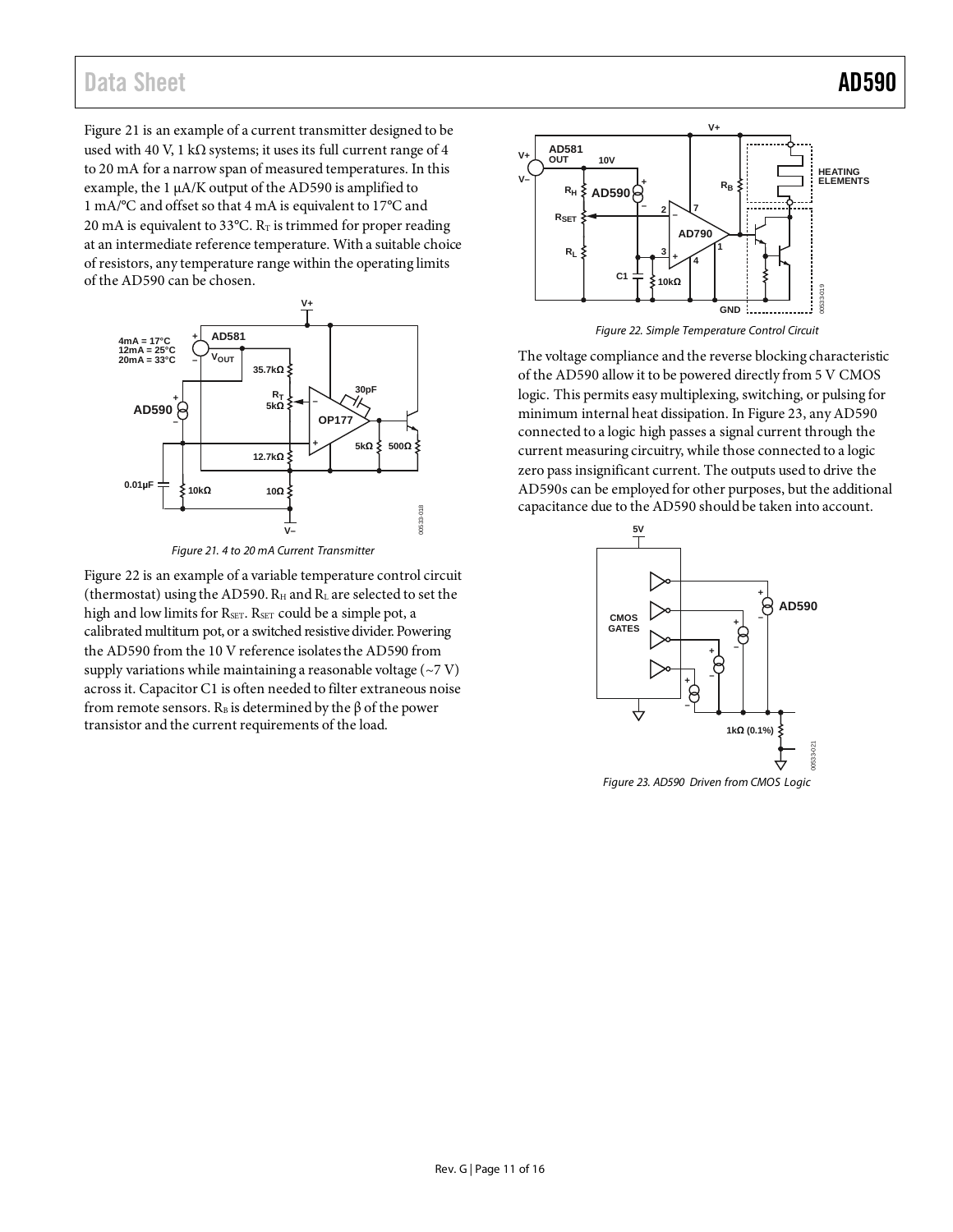[Figure 24 d](#page-11-0)emonstrates a method of multiplexing the AD590 in the 2-trim mode (se[e Figure 13](#page-7-3) and [Figure 14\)](#page-7-5). Additional AD590s and their associated resistors can be added to multiplex up to eight channels of ±0.5°C absolute accuracy over the

temperature range of −55°C to +125°C. The high temperature restriction of 125°C is due to the output range of the op amps; output to 150°C can be achieved by using a 20 V supply for the op amp.

<span id="page-11-0"></span>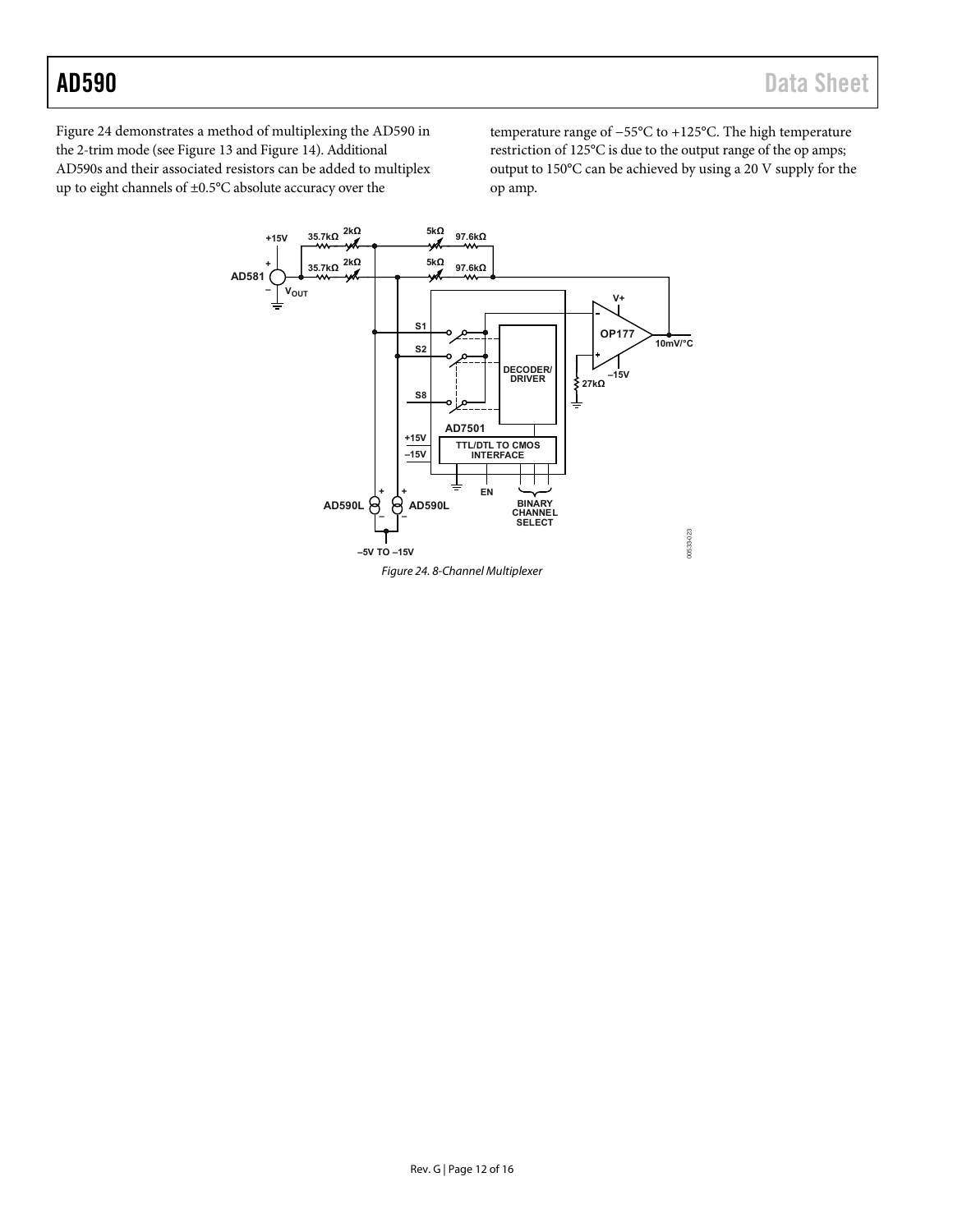# <span id="page-12-0"></span>OUTLINE DIMENSIONS



Dimensions shown in inches and (millimeters)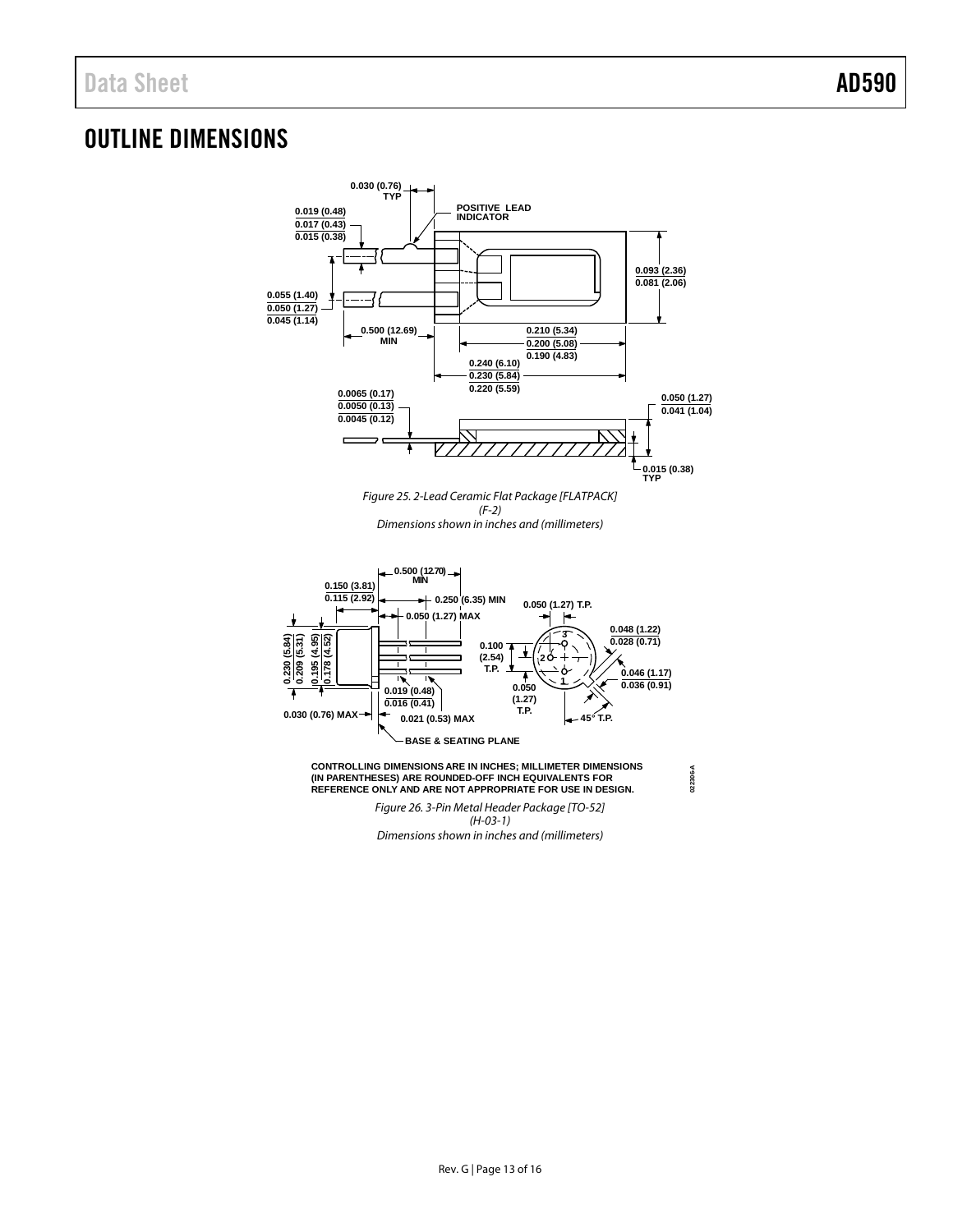

2.00 mm × 3.00 mm Body, Very Very Thin, Dual Lead  $(CP-4-1)$ Dimensions shown in millimeters

**09-07-2010-B**

09-07-2010-B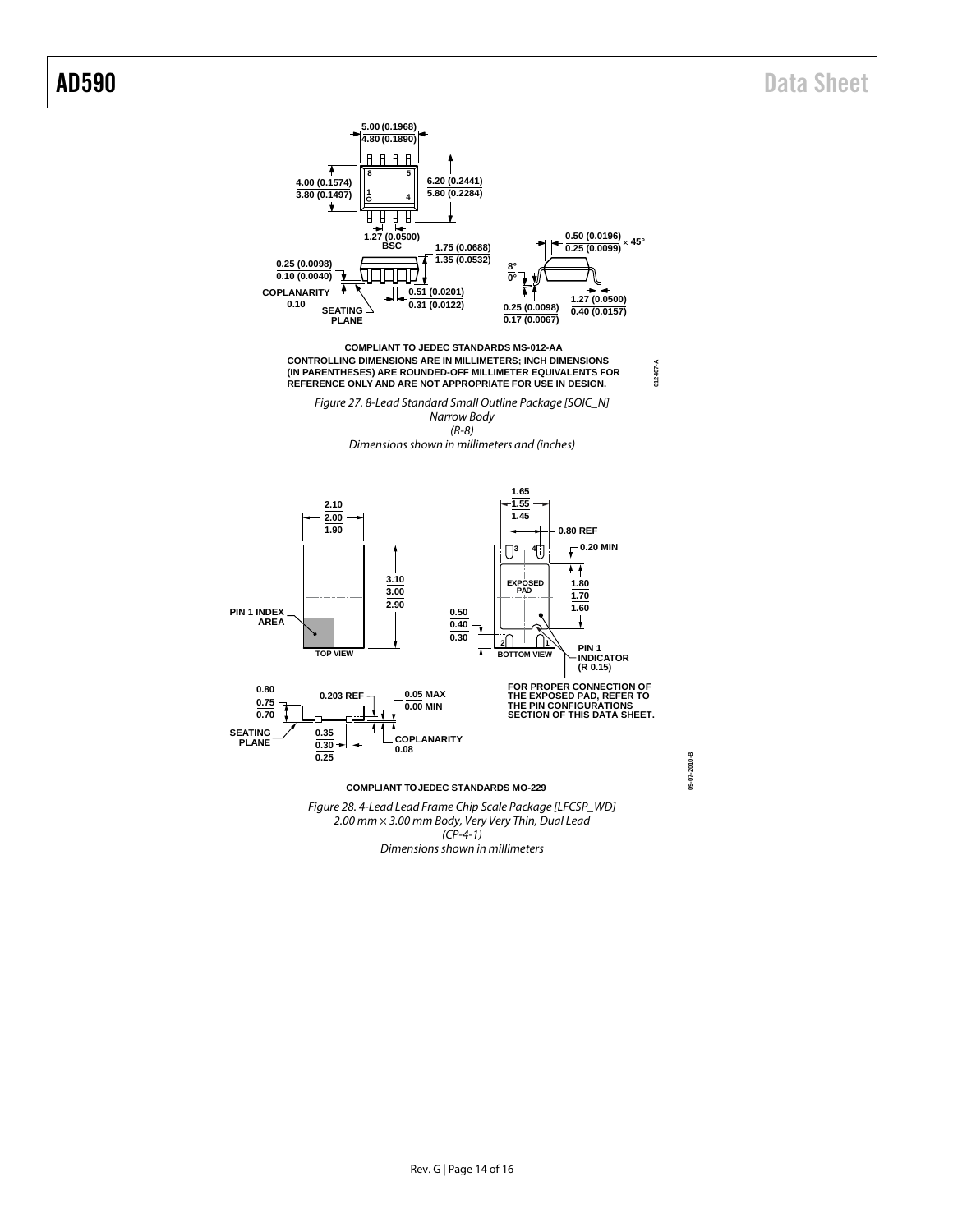### <span id="page-14-0"></span>**ORDERING GUIDE**

| Model $1/2$   | <b>Temperature Range</b>             | <b>Package Description</b> | <b>Package Option</b> | <b>Branding</b> |
|---------------|--------------------------------------|----------------------------|-----------------------|-----------------|
| AD590JF       | $-55^{\circ}$ C to +150 $^{\circ}$ C | 2-Lead FLATPACK            | $F-2$                 |                 |
| AD590JH       | $-55^{\circ}$ C to $+150^{\circ}$ C  | 3-PinTO-52                 | $H - 03 - 1$          |                 |
| AD590JR       | $-55^{\circ}$ C to $+150^{\circ}$ C  | 8-Lead SOIC N              | $R - 8$               |                 |
| AD590JRZ      | $-55^{\circ}$ C to $+150^{\circ}$ C  | 8-Lead SOIC N              | $R-8$                 |                 |
| AD590KF       | $-55^{\circ}$ C to $+150^{\circ}$ C  | 2-Lead FLATPACK            | $F-2$                 |                 |
| AD590KH       | $-55^{\circ}$ C to $+150^{\circ}$ C  | 3-Pin TO-52                | $H - 03 - 1$          |                 |
| AD590KR       | $-55^{\circ}$ C to $+150^{\circ}$ C  | 8-Lead SOIC N              | $R - 8$               |                 |
| AD590KR-REEL  | $-55^{\circ}$ C to $+150^{\circ}$ C  | 8-Lead SOIC N              | $R - 8$               |                 |
| AD590KRZ      | $-55^{\circ}$ C to $+150^{\circ}$ C  | 8-Lead SOIC N              | $R-8$                 |                 |
| AD590KRZ-RL   | $-55^{\circ}$ C to $+150^{\circ}$ C  | 8-Lead SOIC N              | $R-8$                 |                 |
| AD590LF       | $-55^{\circ}$ C to $+150^{\circ}$ C  | 2-Lead FLATPACK            | $F-2$                 |                 |
| AD590LH       | $-55^{\circ}$ C to $+150^{\circ}$ C  | 3-Pin TO-52                | $H - 03 - 1$          |                 |
| AD590MF       | $-55^{\circ}$ C to $+150^{\circ}$ C  | 2-Lead FLATPACK            | $F-2$                 |                 |
| AD590MH       | $-55^{\circ}$ C to $+150^{\circ}$ C  | 3-Pin TO-52                | $H - 03 - 1$          |                 |
| AD590JCHIPS   | $-55^{\circ}$ C to $+150^{\circ}$ C  | Bare Die                   | $H - 03 - 1$          |                 |
| AD590JCPZ-R5  | $-40^{\circ}$ C to $+125^{\circ}$ C  | 4-Lead LFCSP WD            | $CP-4-1$              | 7A              |
| AD590JCPZ-RL7 | $-40^{\circ}$ C to $+125^{\circ}$ C  | 4-Lead LFCSP WD            | $CP-4-1$              | 7A              |

<sup>1</sup> Z = RoHS Compliant Part.

<sup>2</sup> The AD590xF models and the AD590xH models are available in 883B.